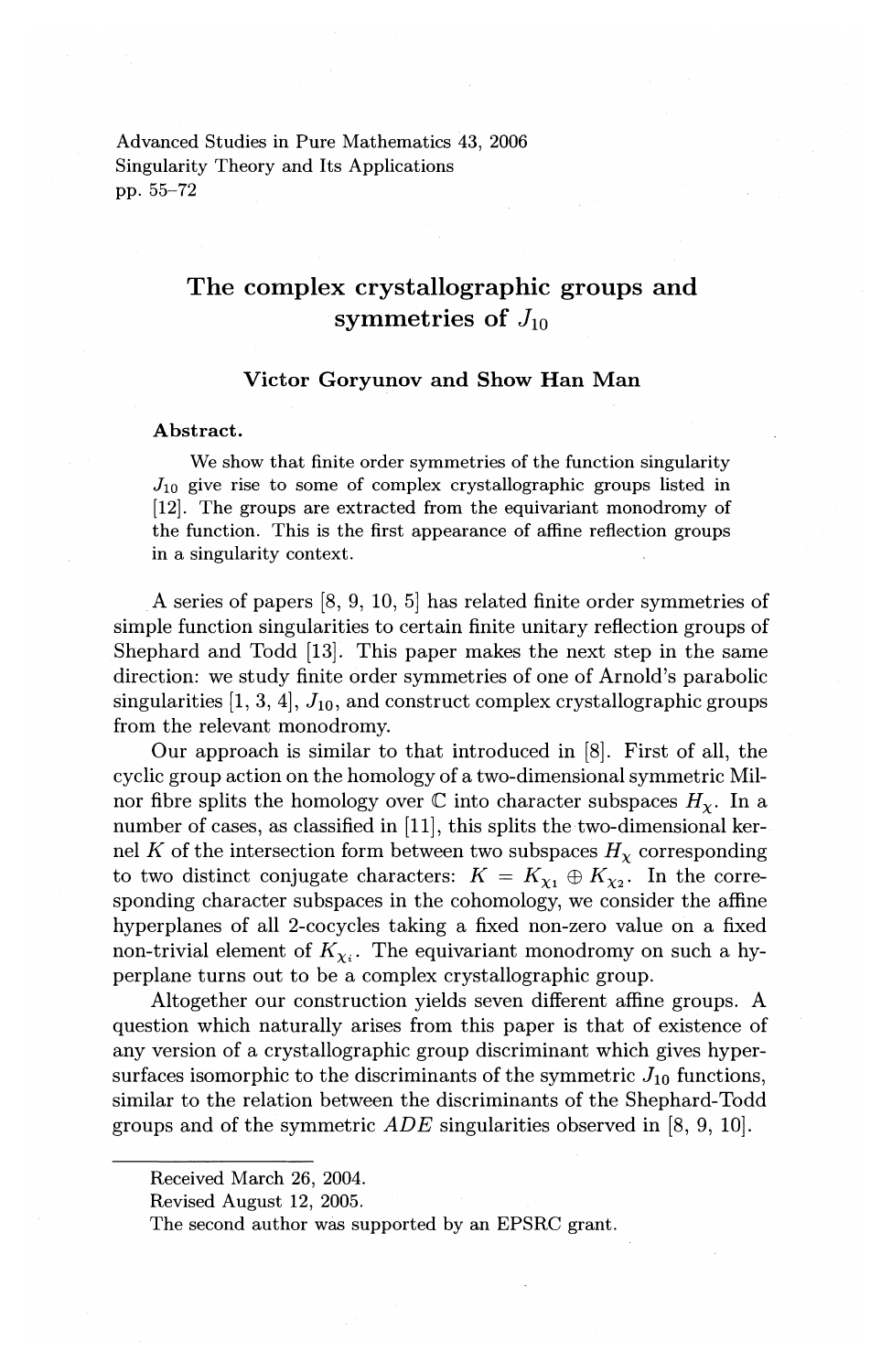The structure of the paper is as follows.

Section 1 introduces the affine complex reflection groups involved. Section 2 recalls, from [11], the list of symmetries of the  $J_{10}$  singularities which may lead to monodromy realisations of the groups. Here we also formulate our main result on relating the singularities and crystallographic groups. The result is then proved in Section 3. The proof is based on the consideration of the Dynkin diagrams of the symmetric singularities, which therefore may be treated as an analog of the affine diagrams of Weyl groups for the Shephard-Todd groups concerned. While the diagrams for the invariant functions have been obtained in [11], the diagram of the only equivariant function appearing is constructed in Section 4.

Finally, in Section 5, we give an example of a complex crystallographic group which is not contained in Popov's tables in [12]. This reopens Borel's problem of complete classification of complex crystallographic groups.

# §1. The complex crystallographic groups

An *affine reflection* in  $\mathbb{C}^n$  is an affine unitary transformation identical on a hyperplane, which is called the *mirror* of the reflection. A group generated by such reflections and having a compact fundamental domain is called *complex crystallographic.* Such groups were classified by V. L. Popov in [12].

Let  $L \subset U_n$  be the linear part of a complex crystallographic group *W*, that is the image of W under the natural map  $W \to U_n$ . Of course, L must be a Shephard-Todd group. We denote by T the maximal translation subgroup of *W.* Then *W* is an extension of *L* by *T:* 

$$
0 \to T \to W \to L \to \{id\}
$$

is an exact sequence. Unlike the real case, *W* may not be the semi-direct product of its linear and translation parts. However, all the groups arising in this paper from our singularity constructions are such products.

We shall now list the groups involved. Mirrors of L will be identified by their normals which we shall call *roots.* 

The linear parts of the groups we will need are the Shephard-Todd groups  $L = G(6, 1, 2), G_3(6), G_5, G_8, G_{26}, G_{31}, G_{32}$ . Dynkin diagrams of these groups are given in Figure 1. The vertex set of a diagram there represents a set of generating reflections. Each vertex is a unit root and is marked with the order of the reflection, order 2 traditionally omitted. An edge  $a \rightarrow b$  is equipped with the hermitian product  $\langle a, b \rangle$ . As usual,  $\omega = e^{2\pi i/3}$ . The edge orientation is omitted if the product is real, and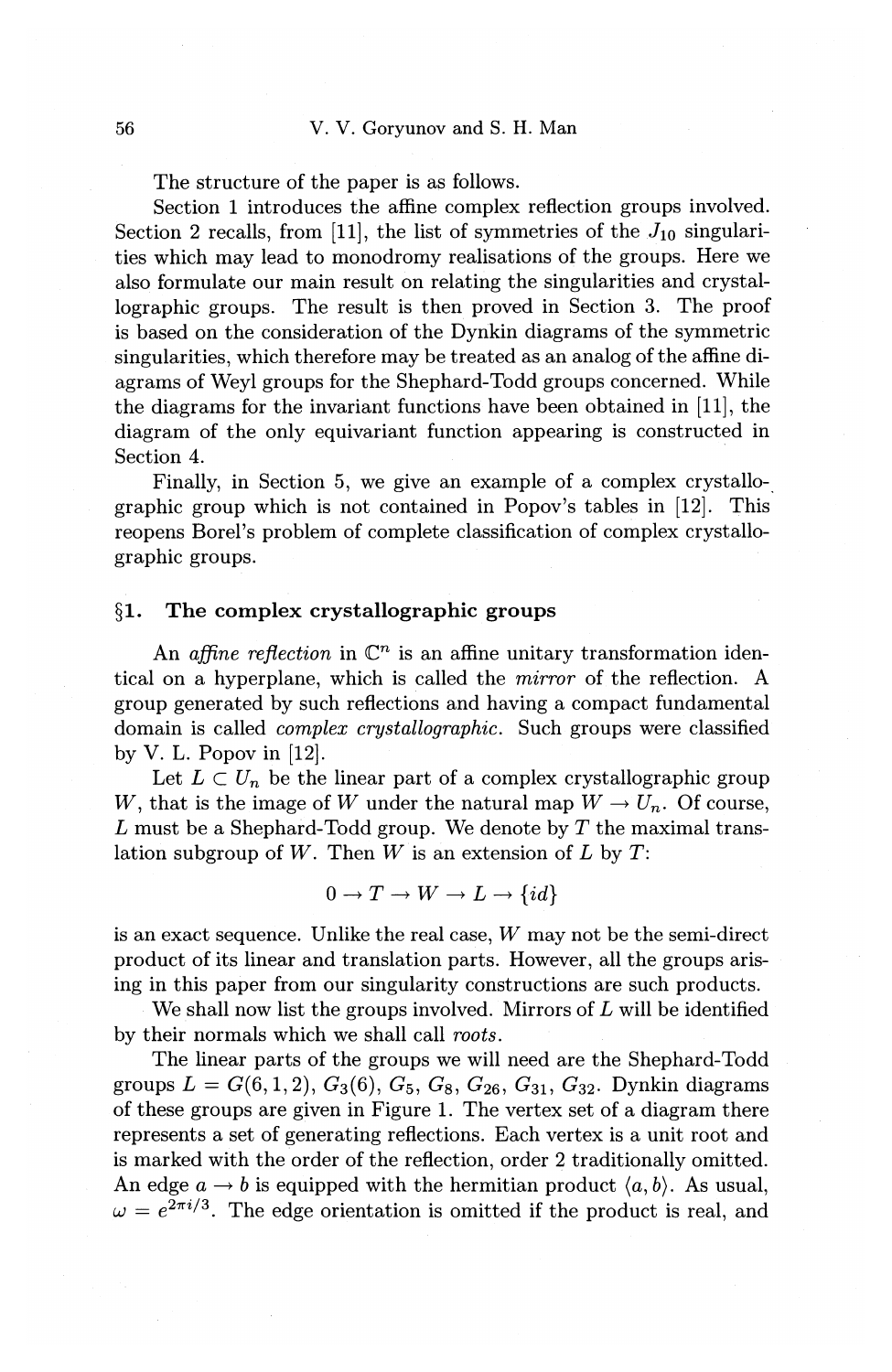there is no edge at all if the roots are orthogonal. We borrow the  $G_{31}$ diagram from [10] (cf. [6]). All the other diagrams were constructed using the roots from Table 2 of  $[12]$  (see also  $[6]$ ). The rank of the group  $G_{31}$  is 4. The rank of any other group is equal to the number of vertices in its diagram.



Figure 1. Dynkin diagrams of the Shephard-Todd groups. All the roots are unit.

The crystallographic group with  $L = G_{26}$  arising in our situation will be shown to be Popov's  $[K_{26}]_2$ . Its translation subgroup *T* is the lattice spanned by the £-orbit of a non-zero root of any of its order 2 reflections.

The other groups will be Popov's  $[G(6, 1, 2)], [K_3(6)], [K_5], [K_8],$  $[K_{31}]$  and  $[K_{32}]$  respectively. For each of them, the lattice T is the span of the £-orbit of any non-zero root of *L.* For all of these groups, except for  $[K_5]$ , this leaves no ambiguity in the choice since  $L \neq G(6, 1, 2)$  is transitive on the set of its mirrors, while both obvious possibilities for  $G(6, 1, 2)$  give the same lattice. As for  $[K_5]$ , when the mirror set consists of two  $G<sub>5</sub>$ -orbits (the lattice choice between which clearly leads to the same crystallographic group), we will be a bit more specific about the preferable orbit later.

All our crystallographic groups have the conjugate versions, with  $i$ and  $\omega$  replaced by their conjugates. However, the conjugations yield the same groups.

# **§2. Automorphisms of** J*<sup>10</sup>*

Now we introduce the singularities we will be dealing with.

Let f be a holomorphic function-germ on  $(\mathbb{C}^n,0)$ . Consider a diffeomorphism-germ q of  $(\mathbb{C}^n, 0)$  sending the hypersurface  $f = 0$  into itself. It multiplies  $f$  by a function  $c$  not vanishing at the origin. In what follows g will have a finite order, so c is just a constant, a root of unity.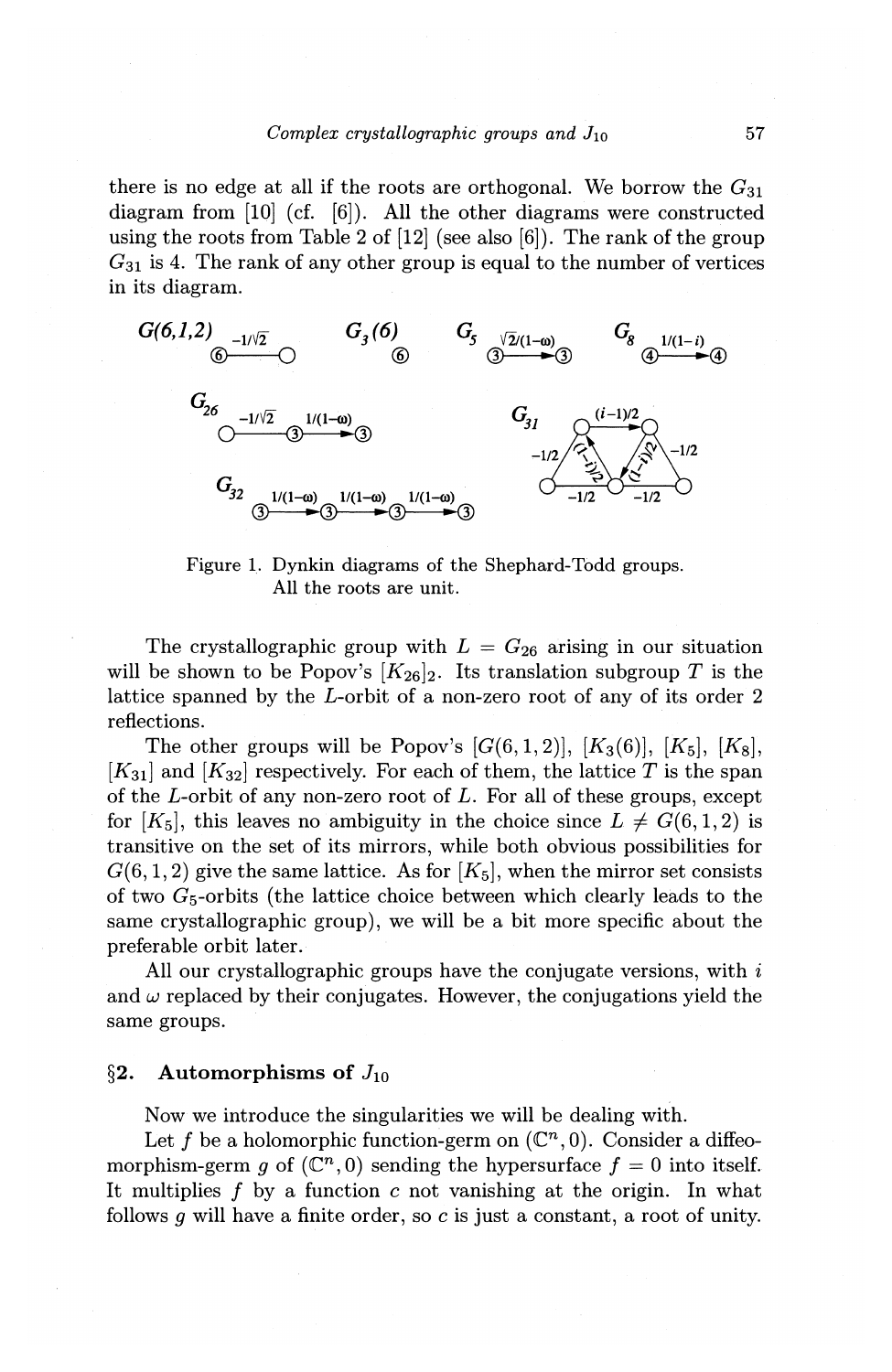Consider the space  $\mathcal{O}(q, c)$  of all holomorphic function-germs on  $(\mathbb{C}^n, 0)$  multiplied by *c* under the action of *g*. The group  $\mathcal{R}_q$  of biholomorphism-germs of  $(\mathbb{C}^n, 0)$  commuting with *g* acts on  $\mathcal{O}(g, c)$ . The corresponding equivalence is a geometric equivalence in the sense of Damon [7]. Therefore, the base of an  $\mathcal{R}_q$ -miniversal deformation of f in  $\mathcal{O}(q,c)$ is smooth and such a deformation can be constructed in the standard way [7, 4].

**Definition 2.1.** An automorphism g of a hypersurface  $f = 0$  is called *smoothable* if an  $\mathcal{R}_{q}$ -versal deformation of function f contains members with smooth zero sets.

In [11] the list of all smoothable quasihomogeneous automorphisms of all the members of the function family

$$
J_{10}: x^3 + ax^2y^2 + xy^4, \qquad a \neq 4,
$$

was obtained. Moreover, a further selection of cases with a potential to yield complex crystallographic groups was carried out in [11].

The selection was based on the construction of an affine reflection group from a semi-definite hermitian form with a one-dimensional kernel, which we briefly mentioned in the introduction. For this, we lift a smoothable automorphism of a  $J_{10}$  curve to a smoothable automorphism g of its one-variable stabilisation. As a result, the second homology of the symmetric Milnor fibre in  $\mathbb{C}^3$  splits into a direct sum  $\oplus_{\chi} H_{\chi}$  of character subspaces, so that  $g$  acts on an individual summand as a multiplication by the root of unity  $\chi$ ,  $\chi^{\text{order}(g)} = 1$ .

We want to split the 2-dimensional kernel of the  $J_{10}$  intersection form between two different  $H<sub>x</sub>$ . On the other hand, since we are going to extract a crystallographic group from the monodromy and since such a group has at least two generators, we need the discriminant of an  $\mathcal{R}_q$ -miniversal deformation of our function to be at least of multiplicity 2. Smoothable automorphisms of  $J_{10}$  satisfying these two requirements were called *interesting* in [11].

In fact, an automorphism  $q$  is used just to split the homology and does not affect any monodromy on the summands  $H<sub>\chi</sub>$  obtained. Therefore, we should not distinguish between automorphisms producing same splittings. In particular, we should not distinguish between automorphisms generating the same cyclic group. As it was shown in [11], there are just 8 different interesting symmetries of the  $J_{10}$  functions modulo such identifications. We recall them in Table 1. Notice that none of the cases contains the modulus.

The table contains seven invariant and one equivariant  $(J_{10}/\mathbb{Z}_4)$  singularities. In the table, the *versal monomials* are those whose addition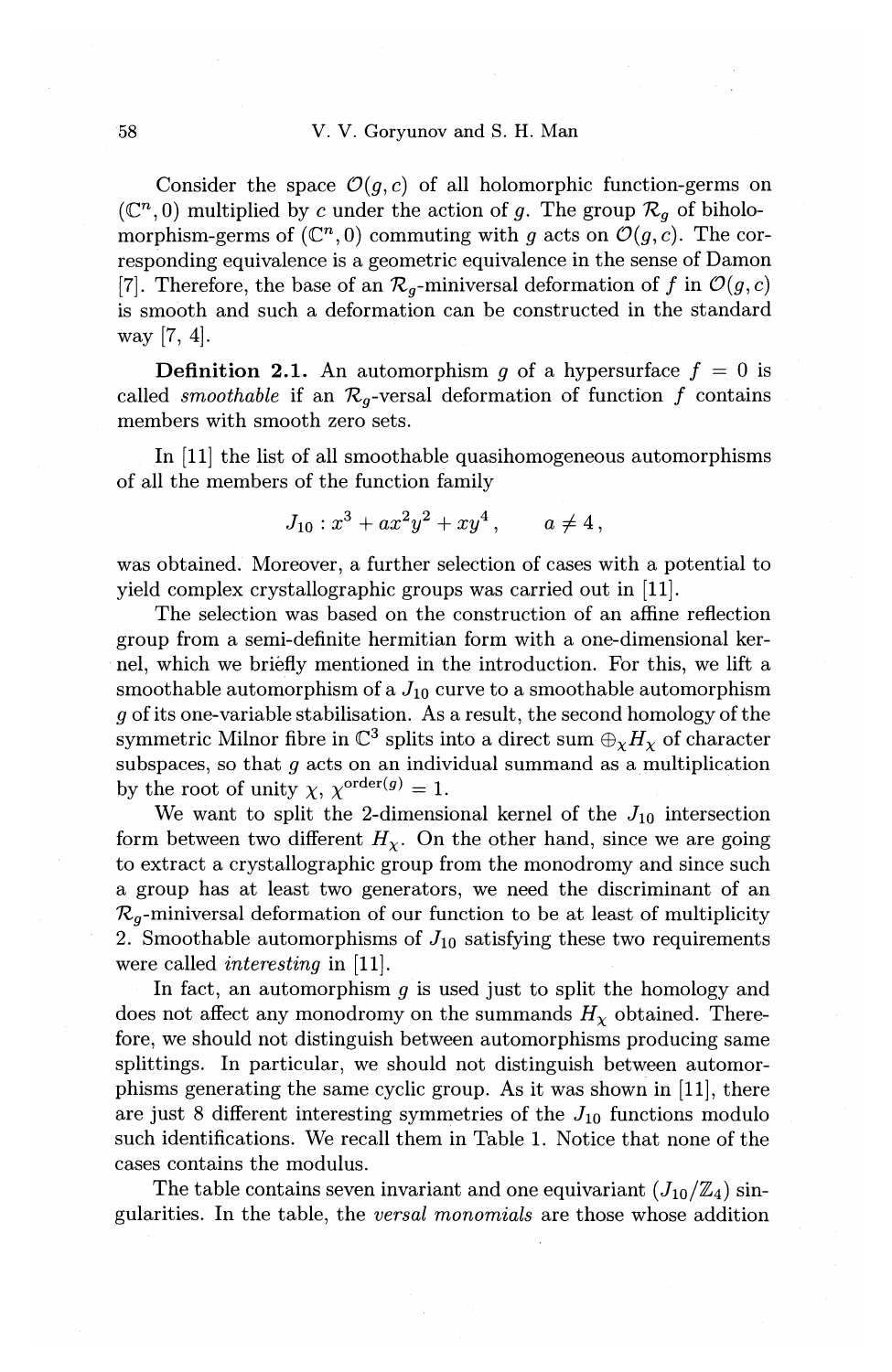with arbitrary complex coefficients to f gives an  $\mathcal{R}_{q}$ -miniversal deformation. In all the cases, their number is equal to the dimension of an  $H<sub>x</sub>$ on which the intersection form degenerates. The *affine groups* are those we are going to construct on such character subspaces. The *notation* of the symmetric singularities in the last column is in the spirit of that in [9]. Participation of a Weyl group in the notation (including the Weyl  $G<sub>2</sub>$ ) indicates that the discriminant of a symmetric singularity is that of the Weyl group, and hence the monodromy groups on the  $H_x$  and the corresponding crystallographic group are in fact representations of the relevant generalised braid group, with certain powers of the generators set to be the identities.

| $\boldsymbol{f}$ | $g: x, y, z \mapsto$        | g              | versal<br>monomials   | kernel<br>$\chi$              | affine<br>group        | notation              |
|------------------|-----------------------------|----------------|-----------------------|-------------------------------|------------------------|-----------------------|
| $x^3$<br>$+y^6$  | $\omega x, \omega y, z$     | 3              | $1, y^3, xy^2$        | $\omega, \overline{\omega}$   | [G(6,1,2)]             | $J_{10} \mathbb{Z}_3$ |
| $+z^2$           | $x, -\overline{\omega}y, z$ | 6              | 1, x                  | $-\omega, -\overline{\omega}$ | $[K_3(6)]$             | $A_2^{(6)}$           |
|                  | $\omega x, -\omega y, z$    | 6              | $1, xy^2$             | $-\omega, -\overline{\omega}$ | $[K_3(6)]$             | $G_2^{(6)}$           |
|                  | $\omega x, -y, z$           | 6              | $1, y^2, y^4$         | $-\omega, -\overline{\omega}$ | $[K_5]$                | $B_3^{(3,3)}$         |
|                  | $x, \omega y, z$            | 3              | $1, x, y^3, xy^3$     | $\omega, \overline{\omega}$   | $[K_{26}]_2$           | $F_4^{(3)}$           |
|                  | $\omega x, y, z$            | 3              | $1, y, y^2, y^3, y^4$ | $\omega, \overline{\omega}$   | $\lceil K_{32} \rceil$ | $A_5^{(3)}$           |
| $x^3$<br>$+xy^4$ | x, iy, z                    | 4              | $1, x, y^4$           | $i, -i$                       | $\left[K_8\right]$     | $C_3^{(4)}$           |
| $+z^2$           | $-x, -y, iz$                | $\overline{4}$ | $y,y^3,y^5,x,xy^2$    | $i, -i$                       | $\left[K_{31}\right]$  | $J_{10}/\mathbb{Z}_4$ |

Table 1. Symmetric  $J_{10}$  singularities

**Theorem 2.1.** *Consider an automorphism g of a J<sub>10</sub> function singularity from the table. Let*  $H_x$  *be its character subspace in the second homology of a g-symmetric Milnor fibre, on which the intersection form has a non-trivial kernel.* Let  $\Gamma$  *be a hyperplane in the space dual to*  $H_x$  formed by all the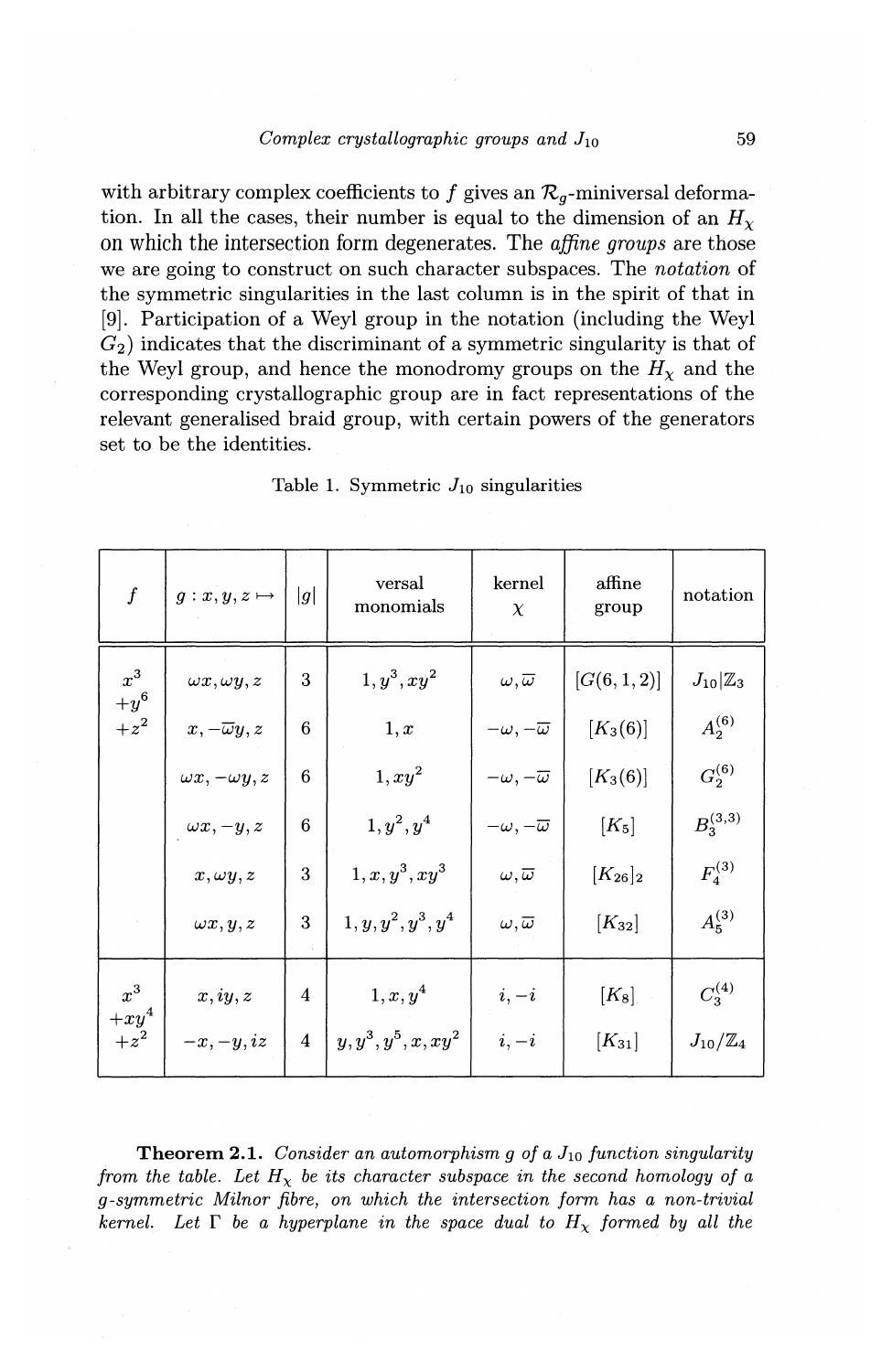### 60 V. V. Goryunov and S. **H.** Man

*cohomology classes taking a fixed non-zero value on a fixed element of the kernel. Let*  $\pi_1$  *be the fundamental group of the complement to the discriminant in the base of an*  $\mathcal{R}_q$ -versal deformation of the function. Then the monodromy *group induced by*  $\pi_1$  *on*  $\Gamma$  *is the complex crystallographic group of the table.* 

The proof of the theorem is given in the next section. It will use the Dynkin diagrams of the singularities for the subspaces  $H<sub>x</sub>$  of the table. The diagrams are given in Figure 2. Their elements represent both the degenerate intersection forms on the  $H<sub>\chi</sub>$  and the relations for the corresponding Picard-Lefschetz operators. Namely:

- (1) the vertex set is a distinguished set of vanishing  $\chi$ -cycles, that is of elements of  $H_{\chi}$  which are symmetric analogues of Morse vanishing cycles (see [8, 9, 10] for details, cf. [2]);
- (2) beside each vertex the self-intersection number of the  $\chi$ -cycle is given;
- (3) non-orthogonal *x-cycles* are joined by an oriented edge labelled with the intersection number similar to how this was done for the group diagrams;
- (4) however, the edge orientation is omitted in all the tree diagrams since the *x*-cycles are defined up to multiplication by powers of  $\chi$ and up to a choice of their own orientation (for the same reason each tree diagram serves both conjugate values of  $\chi$ );
- (5) inside each vertex the order of the corresponding Picard-Lefschetz operator is written (order 2 omitted);
- (6) the multiplicity of an edge between vertices *a* and *b* illustrates the length of the braiding relation between the Picard-Lefschetz operators:
	- commutativity if there is no edge;
	- $h_a h_b h_a = h_b h_a h_b$  if the edge is simple;
	- $(h_a h_b)^2 = (h_b h_a)^2$  for a double edge;
	- $(h_a h_b)^3 = (h_b h_a)^3$  if the edge is triple.

In relation to Theorem 2.1, the Picard-Lefschetz operators will yield the generating affine reflections of the crystallographic groups.

The "skeleton" of a diagram with a Weyl group in the notation is the Dynkin diagram of the Weyl group. This reflects the fact that the discriminant of the symmetric singularity is isomorphic to that of the Weyl group.

For all the invariant cases, the diagrams of Figure 2 were constructed in [11] following the methods of [8, 9, 10] in a very straightforward way. The  $J_{10}/\mathbb{Z}_4$  diagram will be obtained in Section 4.

**Remark 2.1.** The only difference between two character subspaces  $H<sub>x</sub>$ for each of the singularities with tree diagrams comes out in the actual Picard-Lefschetz operators. Each of them is a transformation

(1) 
$$
h_a: c \mapsto c - (1 - \lambda) \langle c, a \rangle a / \langle a, a \rangle
$$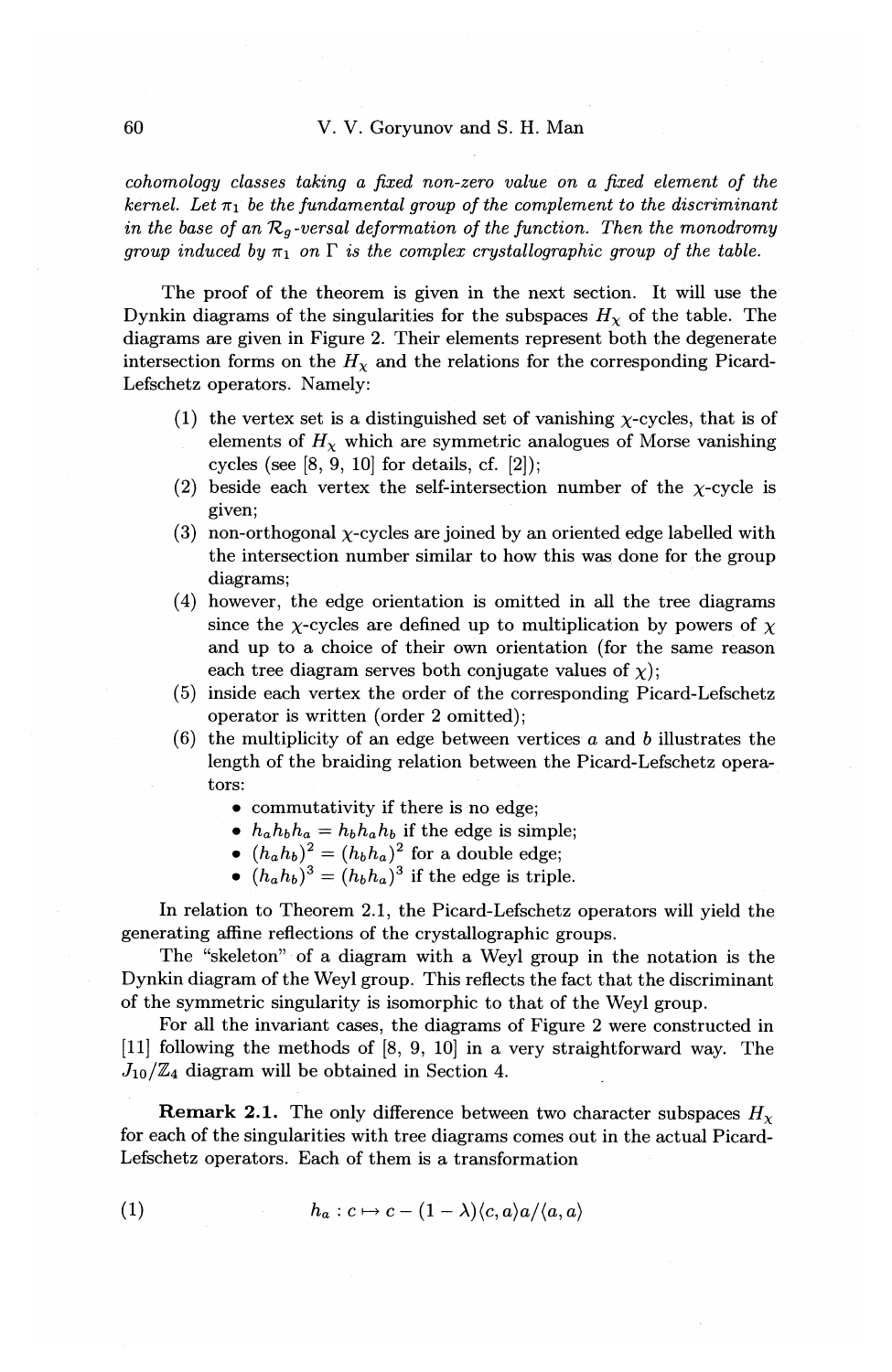

Figure 2. Dynkin diagrams of symmetric  $J_{10}$  singularities.

defined not only by its root *a*, but also by the eigenvalue  $\lambda \neq 1$ . For the operators of order greater than two,  $\lambda = -\chi$  for  $J_{10} | \mathbb{Z}_3$  and  $B_3^{(3,3)}$ , and  $\lambda = \chi$ otherwise. Since the characters come in conjugate pairs, this means that the realisations of the crystallographic groups come in conjugate pairs too.

**Definition 2.2.** If the hermitian form  $\langle \cdot, \cdot \rangle$  has a one-dimensional kernel, a transformation (1) will be called a *pseudo-reflection* provided *a* is not in the kernel.

**Remark 2.2.** The diagrams  $G_2^{(6)}$  and  $B_3^{(3,3)}$  are the results of folding of the diagrams  $J_{10}|\mathbb{Z}_3$  and  $A_5^{(3)}$  in two, similar to how the  $B_k$  diagram can be obtained from that of  $A_{2k-1}$  (see [2], cf. [8, 9, 10]). This corresponds to the symmetry groups of the second pair of singularities being index two subgroups in the symmetry groups of the first pair.

## §3. Proof of Theorem 2.1

We start with some general considerations and then apply their results in a case-by-case study.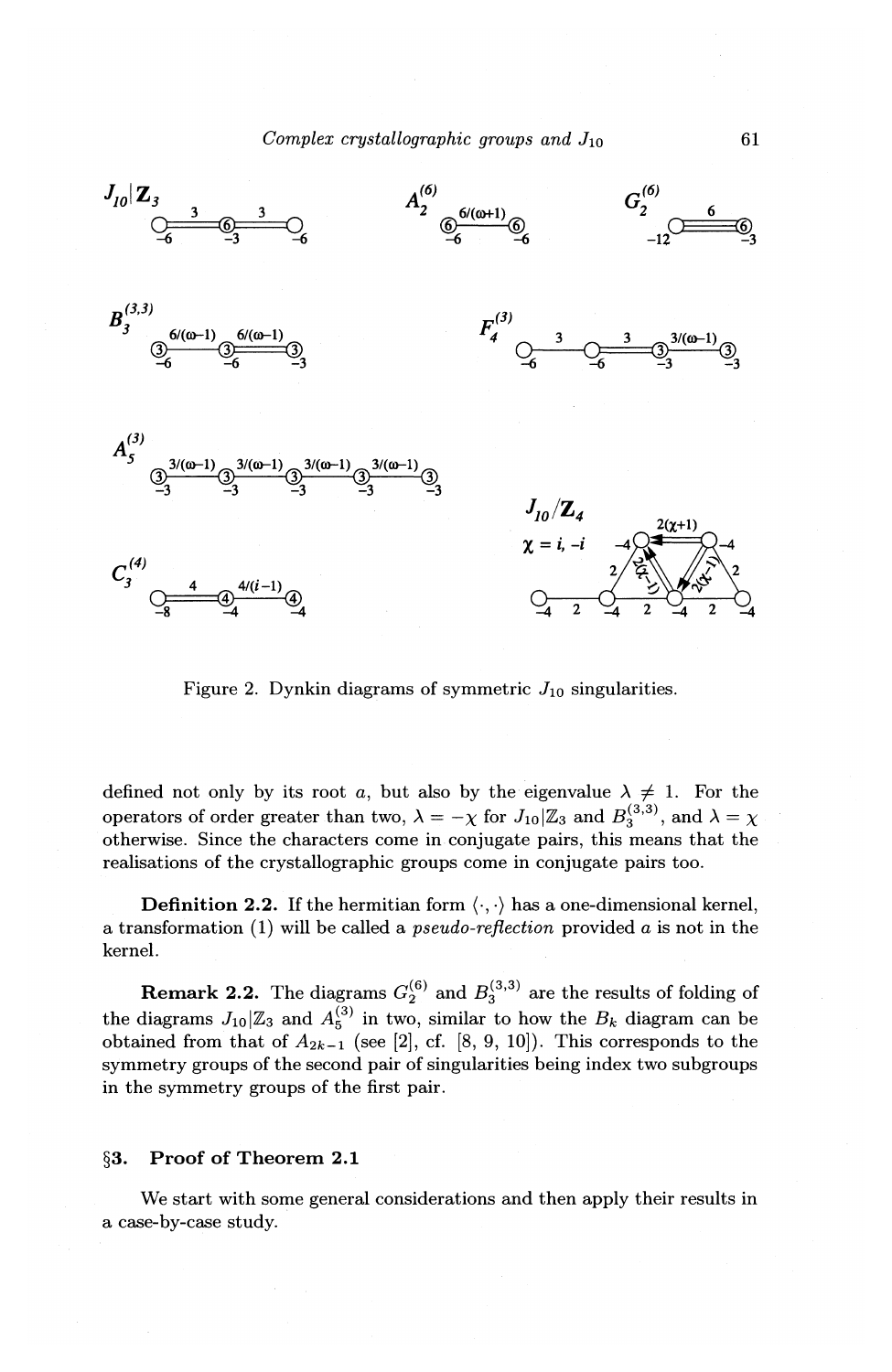# 3.1. Hermitian forms of corank 1

Let  $e_0, e_1, \ldots, e_k$  be coordinate vectors in  $\mathbb{C}^{k+1}$ . Consider a semi-definite hermitian form  $\tilde{q}$  on  $\mathbb{C}^{k+1}$  with a one-dimensional kernel K spanned by  $\tilde{a}$  =  $e_0 + a_1e_1 + \cdots + a_ke_k$ , where not all of the constants  $a_i$  are zero. In the basis  ${e_i}$ , the form is given by the matrix

$$
\widetilde{Q}=(\widetilde{q}_{ij})=(\widetilde{q}(e_i,e_j))=\left(\begin{array}{cc}\widetilde{q}_{00}&\overline{Q}_0^T\\&\\Q_0&Q\end{array}\right)
$$

where *Q* is a  $k \times k$  non-degenerate Hermitian matrix,  $\tilde{q}_{00} = \tilde{q}(e_0, e_0)$  and  $Q_0$ is the column of products of the  $e_{i>0}$  with  $e_0$ . From the form of the kernel we see that

$$
Q_0 = -Q\overline{\mathbf{a}}
$$
 and  $\widetilde{q}_{00} = \mathbf{a}^T Q\overline{\mathbf{a}}$ 

where  $\mathbf{a} = (a_1, \ldots, a_k)^T$  is the *truncated kernel vector*. Matrix *Q* is actually the matrix of the non-degenerate hermitian form *q* induced by  $\tilde{q}$  on  $\mathbb{C}^{k+1}/K \simeq$  $\mathbb{C}^k$  and written in the basis formed by the projections of the  $e_{i>0}$ .

Assume that for each of the basic vectors  $e_j$  we have a pseudo-reflection on  $\mathbb{C}^{k+1}$  with the eigenvalue  $\lambda_j \neq 1$ :

$$
\widetilde{h}_j: c \mapsto c - (1-\lambda_j) \frac{\widetilde{q}(c, e_j)}{\widetilde{q}(e_j, e_j)} e_j.
$$

The matrix of the transformation  $\tilde{h}_0$  in our basis is

$$
\left(\begin{array}{cc} \lambda_0 & -\beta_0 Q_0^T \\ 0 & I_k \end{array}\right) , \qquad \text{where} \quad \beta_0 = (1 - \lambda_0) / \widetilde{q}_{00} \, .
$$

The matrices of the other  $\tilde{h}_j$  are similarly constructed from the columns of  $\tilde{Q}$ and differ from  $I_{k+1}$  in the jth rows only. The pseudo-reflections  $\widetilde{h}_{j>0}$  project to  $\mathbb{C}^{k+1}/K$  to the reflections  $h_j$  preserving the form  $q$  there.

Since all the  $\tilde{h}_j$  fix K, in the dual space  $\mathbb{C}^{k+1,*}$  of linear functionals on  $\mathbb{C}^{k+1}$ , the dual operators  $\widetilde{h}_i^*$  send each hypersurface formed by all the functionals taking a fixed value on  $\widetilde{\mathbf{a}} \in K$  into itself.

Take one of such hyperplanes,

$$
\Gamma = \{ \alpha_0 + \alpha_1 a_1 + \cdots + \alpha_k a_k = b \} \subset \mathbb{C}^{k+1,*}, \qquad b \neq 0,
$$

where the  $\alpha_j$  are the coordinates dual to those we had on  $\mathbb{C}^{k+1}$ . Let  $h_0^*$  be the restriction of  $\tilde{h}_0^*$  to  $\Gamma$ . Then, in the coordinates  $\boldsymbol{\alpha} = (\alpha_1, \ldots, \alpha_k)^T$  on  $\Gamma$ we have

$$
h_0^*(\boldsymbol{\alpha}) = ( -\beta_0 Q_0 I_k ) ( \frac{b - \mathbf{a}^T \boldsymbol{\alpha}}{\boldsymbol{\alpha}} ) = A_0^T \boldsymbol{\alpha} - \beta_0 b Q_0
$$

where  $A_0^T = I_k + \beta_0 Q_0 \mathbf{a}^T$ .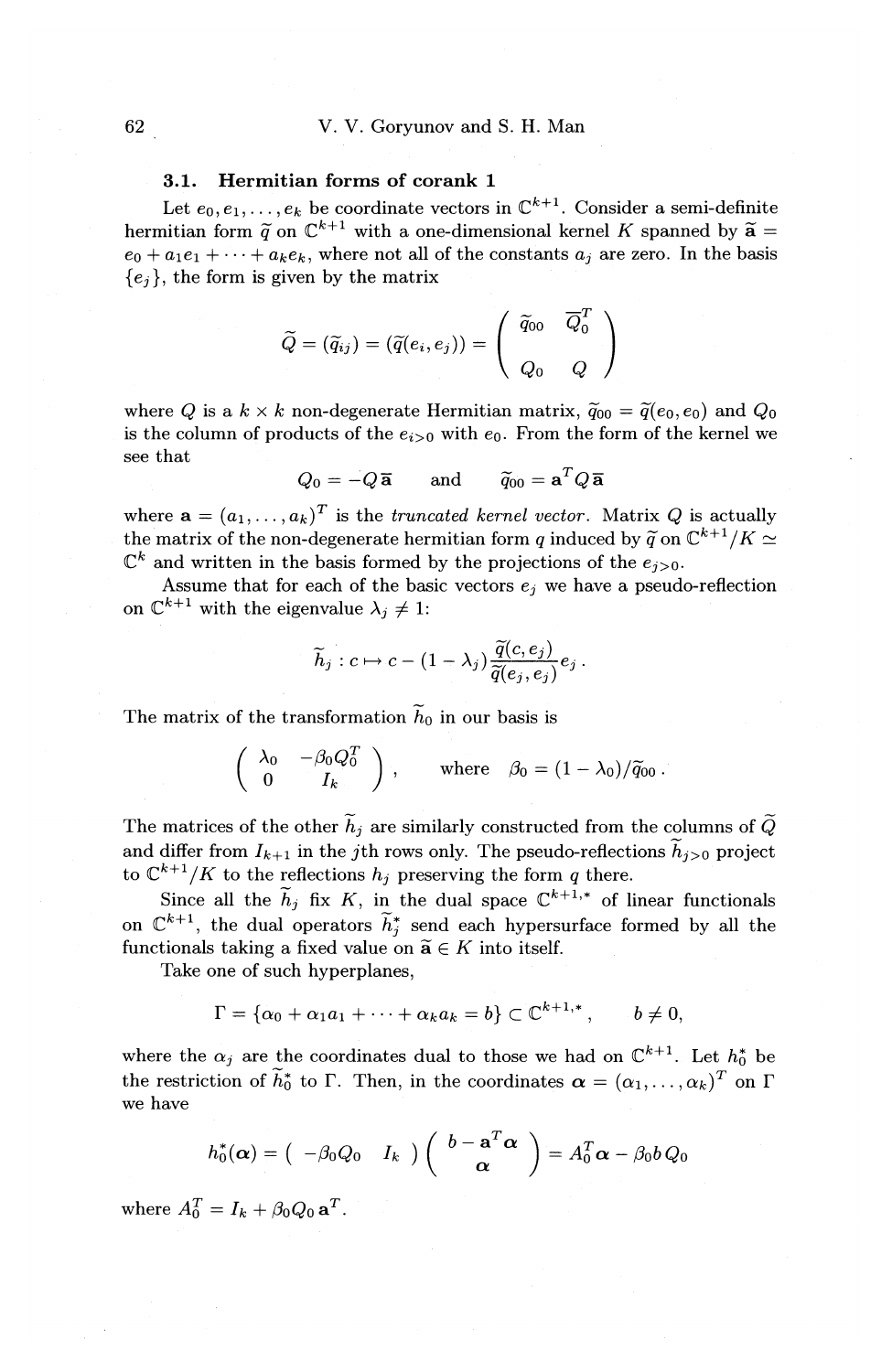All the  $h_{j>0}^*$  are homogeneous in  $\alpha$  and their matrices  $A_j^T$  are obtained by deleting the first row and first column of the  $\widetilde{h}_j$  matrices and then taking the transposes. The deletion here means passing to the matrices of the  $h_i$ , and since these reflections preserve the form *q,* we have

$$
A_j^T Q \overline{A}_j = Q \qquad \Longrightarrow \qquad \overline{Q}^{-1} = (A_j^T)^T \overline{Q}^{-1} (\overline{A_j^T}).
$$

Thus, the reflections  $h_{i>0}^*$  preserve the hermitian form  $\alpha^T \overline{Q}^{-1} \overline{\alpha}$  on  $\Gamma$ . It is easily checked that the same is true for the linear part  $A_0^T$  of  $h_0^*$  and that, moreover, the translation vector of  $h_0^*$  is a  $\lambda_0$ -eigenvector of  $A_0^T$ . Therefore,  $h_0^*$  is indeed an affine reflection.

Let us now pass to the coordinates  $\alpha' = Q^{-1} \alpha$  on  $\Gamma$ . Then

$$
\alpha^T \overline{Q}^{-1} \overline{\alpha} = \alpha'^T \overline{Q} \overline{\alpha}' \quad \text{and} \quad h_0^*(\alpha') = Q^{-1} (A_0^T Q \alpha' - \beta_0 b Q_0)
$$
  
=  $\overline{A}_0^{-1} \alpha' + \beta_0 b \overline{a}$ .

Similarly, the matrices of all the other reflections become the  $\overline{A}_i^{-1}$  now. Thus, in the coordinates  $\alpha'$ , we have ended up with reflections (one of them,  $h_0^*$ , affine) preserving the hermitian form with the matrix  $\overline{Q}$ .

Conclusion. Omit the leftmost vertex from each singularity diagram of Figure 2. It is easy to see that the subdiagrams obtained produce on the  $H<sub>x</sub>$  involved the monodromy groups coinciding with the linear parts L of the crystallographic groups of Section 1. Indeed orienting all non-oriented edges from the left to the right, changing the sign of the hermitian form (this move does not affect any reflections) and dividing the roots by positive numbers to make them unit we immediately get from our subdiagrams to the diagrams of Figure 1.

The only point remaining now for a verification of Theorem 2.1 is to check that the truncated kernel vector in each case is normal to a relevant mirror of *L* (as in the discussion of the lattices in Section 1). We carry this out in the next subsection.

In the  $[K_{31}]$  case the rank 4 group  $G_{31}$  is generated by 5 reflections, but this makes no difference in the approach.

Remark 3.1. In terms of the singularities, the vertex omission mentioned above corresponds to the adjacencies of the symmetric  $J_{10}$  functions to the symmetric *ADE* singularities of [8, 9, 10].

# 3.2. The case-by-case analysis

For all the singularities, we assume that the vertices of the diagrams of Figure 2 are ordered from the left to the right starting with 0 (for  $J_{10}/\mathbb{Z}_4$  the 4-valent vertex will be number 5). The components of the truncated kernel vector a are ordered respectively. The markings of all non-oriented edges are understood as the intersection numbers  $\tilde{q}_{j,j+1} = \langle e_j, e_{j+1} \rangle$ . The  $A_{j>0}$  are the matrices of the reflections  $h_j$  on  $\mathbb{C}^k$  corresponding to its basic vectors  $e_j$ . Their determinants are assumed to be  $-1, \omega, i, -\omega$ .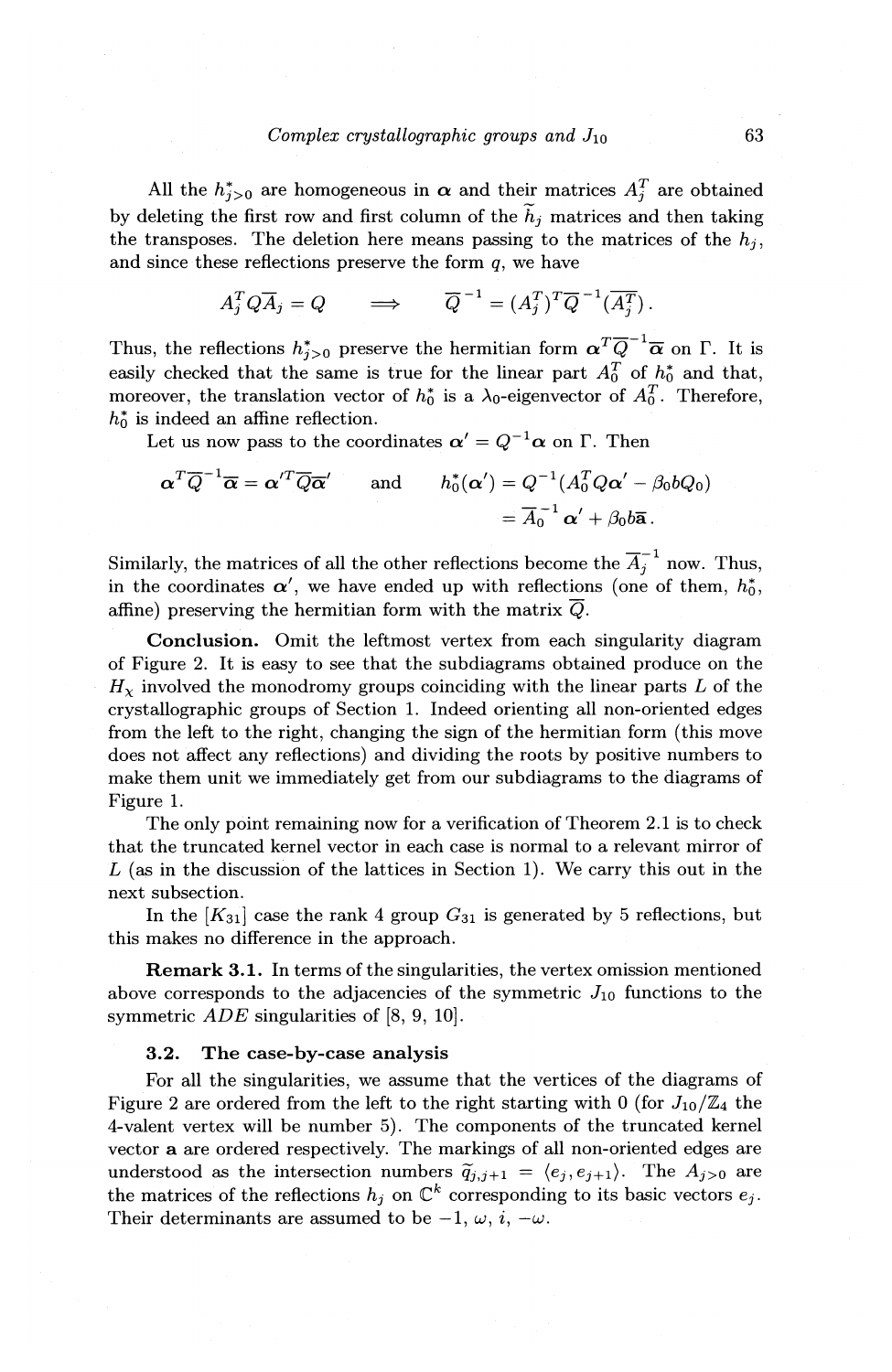The one-dimensional cases  $A_2^{(6)}$  and  $G_2^{(6)}$  are trivial. Elementary calculations for the other tree diagrams give the following.

 $J_{10}|\mathbb{Z}_3:$  **a** = (2, 1) =  $A_1^3e_2$ <br>  $B_3^{(3,3)}:$  **a** =  $(\overline{\omega}-1, -2\overline{\omega})$  =  $\overline{\omega}A_1^{-1}A_2e_1$  $C_3^{(4)}$ : **a** =  $(2,-1-i)$  =  $(1+i)A_1^{-1}A_2e_1$  $P_4^{(3)}$  : **a** =  $(2,3,\overline{\omega}-1)$  =  $A_1A_2A_3^{-1}A_2e_1$  $A_5^{(3)}: \mathbf{a} = (\overline{\omega} - 1, -2\overline{\omega}, \overline{\omega} - \omega, \omega) = \overline{\omega} A_1^{-1} A_2 A_3 A_4^{-1} A_3 A_2 e_1$ 

Notice that the symmetry of the  $G_5$  diagram is destroyed in the  $B_3^{(3,3)}$  case as it was promised in Section 1 and assumed by the diagram of Figure 2: the translation lattice of this realisation of  $[K_5]$  is spanned by the  $G_5$ -orbit of a multiple of  $e_1$ , not of  $e_2$ .

For  $J_{10}/\mathbb{Z}_4$ ,  $\chi = i$ , we get  $\mathbf{a} = (2, 3, 2(1-i), 1-i)$ . According to [13, 6], for the  $e_{j>0}$  in  $\mathbb{C}^4$  with the diagonal hermitian form  $-\sum_{s=1}^4 |z_s|^2$  we can take

$$
e_1 = (2,0,0,0), \t e_2 = (-1,-1,-1,-1), \t e_3 = (0,1+i,0,1+i),
$$
  

$$
e_4 = (0,-1-i,1+i,0), \t e_5 = (-1,i,-1,i).
$$

This gives  $a = (1, -1, -1, 1)$  which is also a root of  $G_{31}$  [13, 6]. Passing to  $\chi=-i$  conjugates **a** and the  $e_j$  settings, but gives the same affine group since the mirror set of  $G_{31}$  is sent by the conjugation into itself.

This finishes the proof of Theorem 2.1.

# §4. The  $J_{10}/\mathbb{Z}_4$  Dynkin diagrams

We shall now construct Dynkin diagrams for the  $J_{10}/\mathbb{Z}_4$  singularity starting with the two-variable case and then passing to three variables. This involves two sets of parallel objects differing just by the absence or presence of the square of an extra variable *z.* In order not to repeat the definitions and settings twice, all the notations for the 3-variable *case* will be the same as for two variables, but with the tilde on the top. This will be slightly inconsistent with the notations used in the previous sections, but will not be confusing.

#### 4.1. The plane curve

All through this subsection  $g = -id$  will be the central symmetry of  $\mathbb{C}^2$ , and we shall be working with g-equivariant holomorphic functions on the plane, that is series containing monomials of odd degrees only:  $f(-x, -y) =$  $-f(x,y)$ .

Starting with a g-equivariant function-germ  $f$  with an isolated singularity at the origin, we slightly deform it in a generic (but still equivariant) way to a function *f\** with a smooth zero set. Localising this set in an appropriate ball as it is routinely done in singularity theory, we obtain a curve  $V_*$ , a symmetric Milnor fibre of the germ  $f$ . For a generic line in the function space, to define vanishing cycles on  $V_*$ , one naturally takes the family of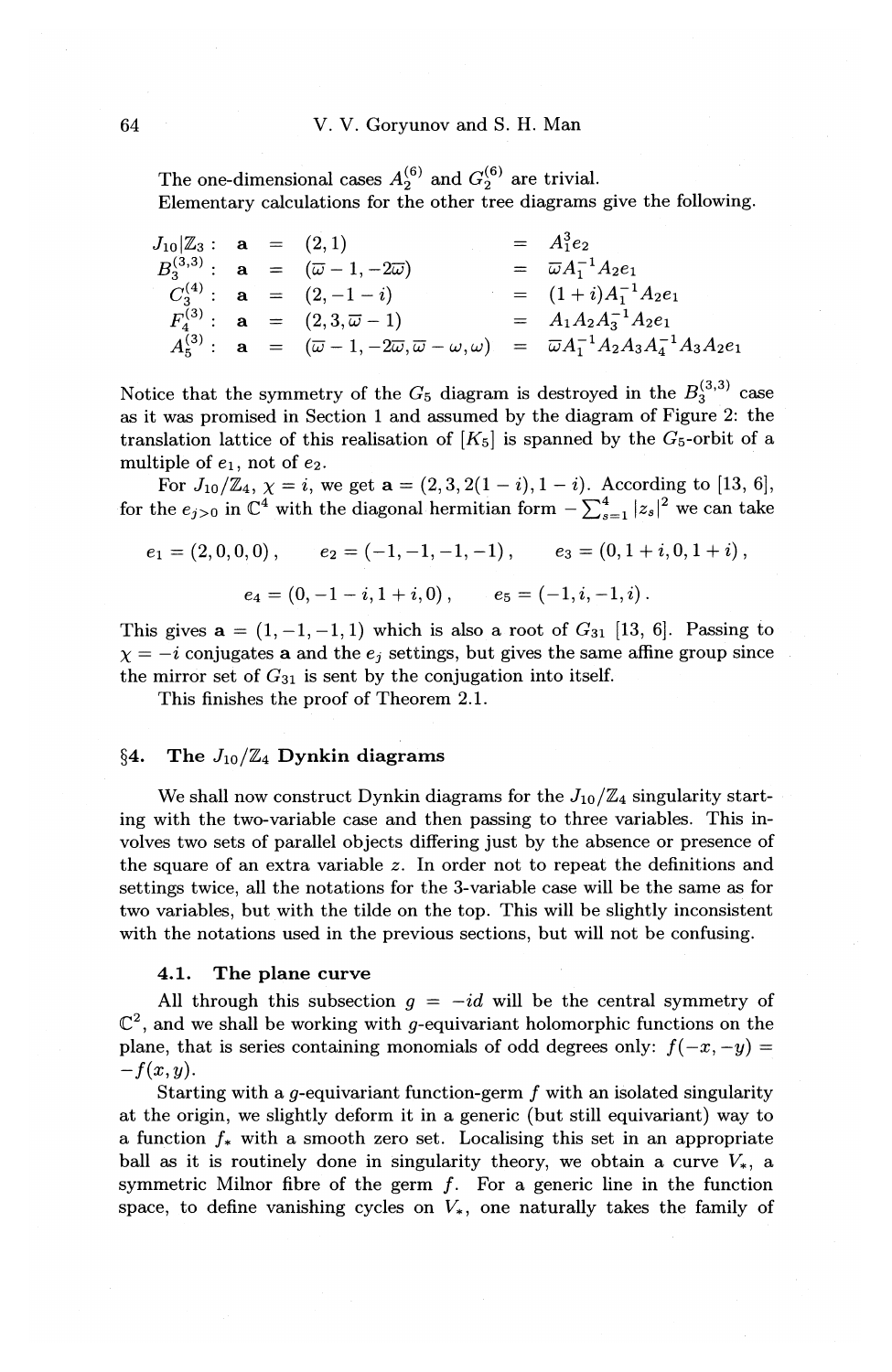levels  $f_* + \alpha \ell = 0$ , where  $\ell$  is a generic linear function on the plane and  $\alpha$  a complex parameter. Morse !-cycles in this family vanish in symmetric pairs,  $e_1 = ge_0$ . Such a pair defines vanishing x-cycles in the character spaces of g in  $H_1(V_*) = H_{\chi=1} \oplus H_{\chi=-1}$ :

(2) 
$$
e_0 + e_1 \in H_{\chi=1}
$$
 and  $e_0 - e_1 \in H_{\chi=-1}$ .

Now take a system of paths on  $\mathbb{C}_{\alpha}$  starting at the origin and leading to the critical values of  $\alpha$ . Assume they have no mutual- and self-intersections, that is the system is *distinguished.* Then the corresponding distinguished systems of vanishing  $\chi$ -cycles generate the  $H_{\chi}$  [10]. However, these cycles are no longer independent: we get too many critical values of  $\alpha$ .

For the  $J_{10}/\mathbb{Z}_4$  function, it is convenient to start with a sabirification, that is a perturbation with all critical points real and all saddles on the zero level, rather than with a complete smoothing of the zero set. So we take the one-parameter family

$$
f_{\alpha} = x(x + y^2 + y - 1)(x - y^2 + y + 1) + \alpha y.
$$

The zero levels for two values of  $\alpha$ , zero and sufficiently small positive  $\alpha_*$ , are shown in Figure 3. The point  $\alpha_*$  will now be our base point. The level  $f_{\alpha_{*}} = 0$  will be denoted  $V_{*}$ , and all the cycles will be constructed in  $H_1(V_*)$ .



Figure 3. The curve  $f_0 = 0$  (thin) and its smoothing  $V_* =$  ${f_{\alpha_{*}} = 0}.$ 

There are four distinct critical values of  $\alpha$ : zero (triple), one positive (greater than  $\alpha_*$ ) and a pair of conjugates with the real part negative (see Figure 4a). The cycles vanishing on  $V_*$  along the real paths shown in Figure 4a may be traced in Figure 3. These are the  $A_i$ ,  $C_i$  and  $\mathcal{F}_i$  vanishing at the relevant nodes of the curve  $f_0 = 0$ , and the ovals  $B_i$ . The cycles vanishing along the two remaining paths will be denoted respectively  $\mathcal{D}_i$  and  $\mathcal{E}_i$ ,  $j = 0, 1$ . We assume that the orientations in the pairs are such that the symmetry  $q$ interchanges the cycles without affecting the orientation.

Routine calculations of the intersections yield that, within the remaining flexibility in choosing the orientations, the Dynkin diagram for the twelve !-cycles is the one shown on the left in Figure 5.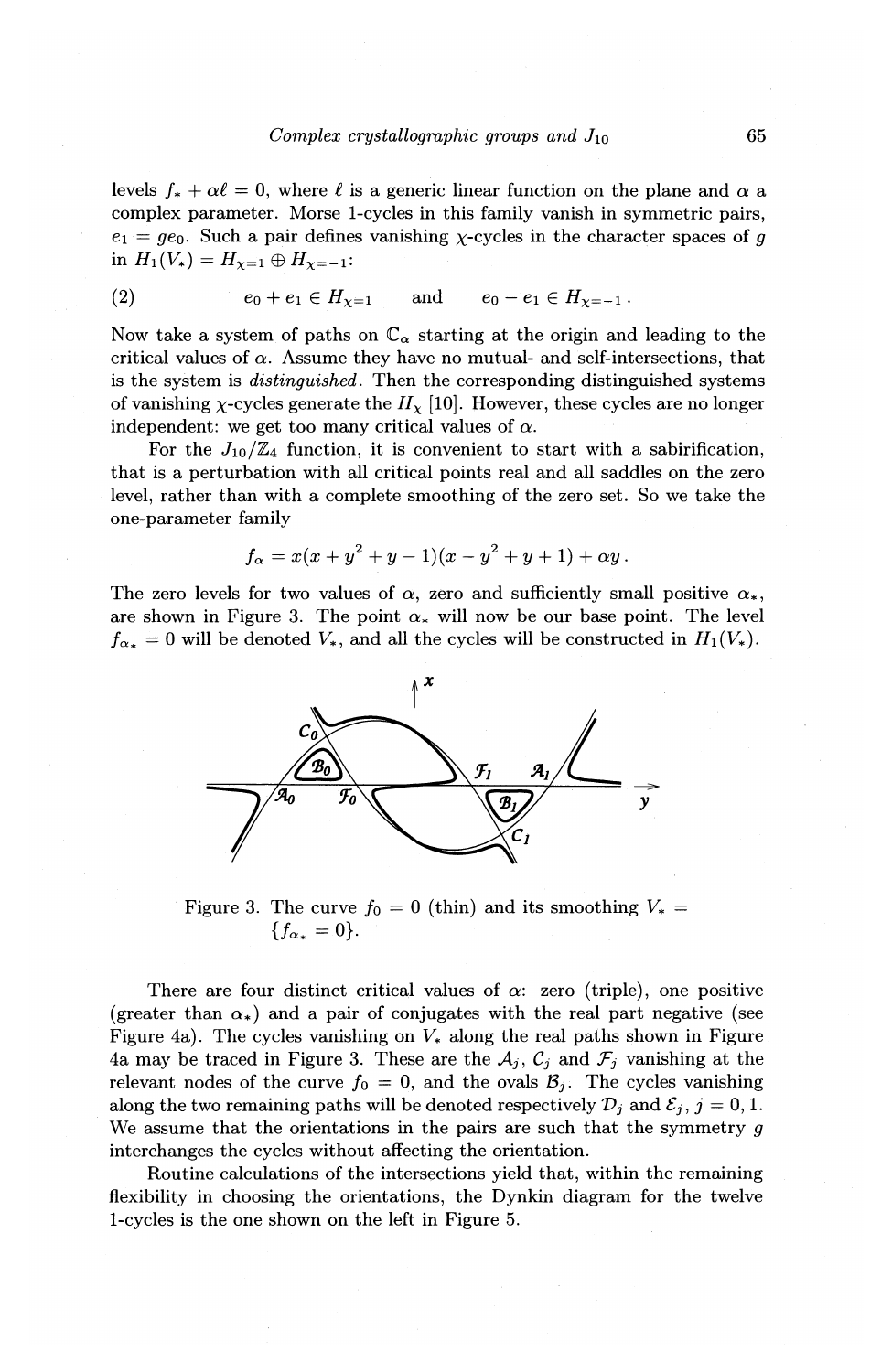

Figure 4. Distinguished path systems in  $\mathbb{C}_{\alpha}$  leading to the critical values of the parameter  $\alpha$ .



Figure 5. Folding the curve diagram to the intersection diagrams for the character subspaces  $H_{\chi=\pm 1}$ . On the left: an edge  $a \rightarrow b$  means  $\langle a, b \rangle = 1$ . On the right: the label on an edge  $a \rightarrow b$  is  $\langle a, b \rangle /2$ , with the marking 1 omitted. All the self-intersections are 0.

Passing to the intersections of the  $\chi$ -cycles as in (2), we fold the 12-vertex diagram in two and obtain the diagram on the right in Figure 5.

To simplify the last diagram, we change the paths in  $\mathbb{C}_{\alpha}$  as shown in Figure 4b. The cycles  $\mathcal B$  and  $\mathcal D$  are then transformed by the relevant Picard-Lefschetz operators

$$
h_{\mathcal{X}}:\mathcal{Y}\mapsto\mathcal{Y}-\langle\mathcal{Y},\mathcal{X}\rangle\mathcal{X}/2.
$$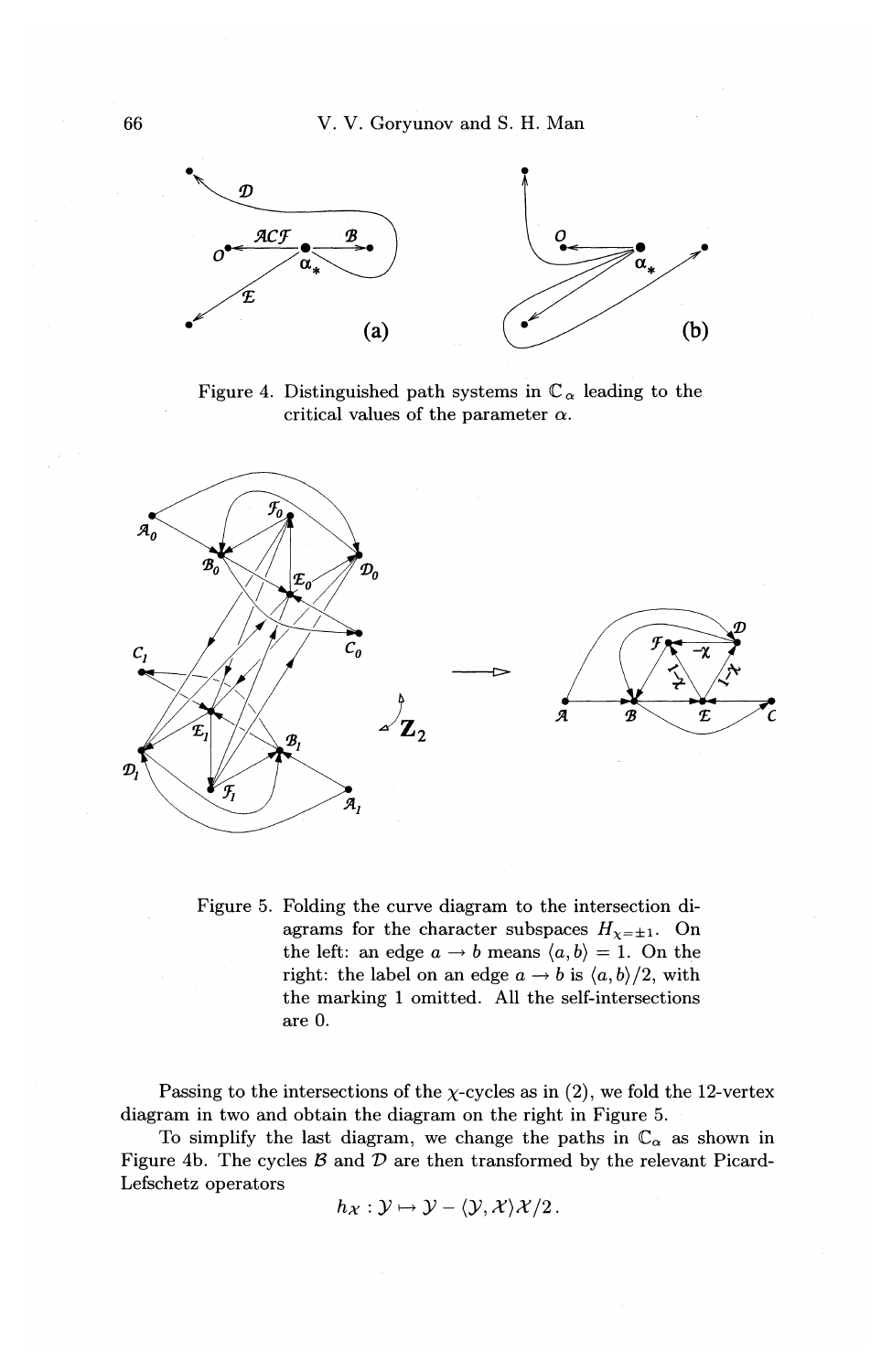We also reorient the cycle C, and multiply  $\mathcal F$  by  $-\chi$ . The moves provide the diagram of Figure 6 in which the modified cycles are primed .



Figure 6. The Dynkin diagram for the  $J_{10}/\mathbb{Z}_4$  curve corresponding to the path system of Figure 4b,  $\chi = \pm 1$ . The conventions are *as* is in Figure 5 right.

**Remark 4.1.** Figure 6 suggests that  $\mathcal{E} - \mathcal{D}' = \mathcal{F}'$ . We shall see why this is indeed the case in the next subsection.

## 4.2. The surface

This time we have the transformation  $\tilde{g}(x, y, z) = (-x, -y, iz)$ . We restrict our attention to the functions  $f(x, y) + z^2$  multiplied by  $\tilde{g}$  by  $-1$ . Morse 2-cycles of such functions vanish in symmetric pairs again, and we shall order and orient them so that

$$
\widetilde{g}:\widetilde{e}_0\mapsto \widetilde{e}_1\mapsto -\widetilde{e}_0\,.
$$

Hence we have  $H_2(\widetilde{V}_*,\mathbb{C}) = H_{\widetilde{\chi} = i} \oplus H_{\widetilde{\chi} = -1}$  with the summands spanned respectively by the  $\tilde{\chi}$ -cycles

(3) 
$$
\widetilde{e}_0 - i \widetilde{e}_1
$$
 and  $\widetilde{e}_0 + i \widetilde{e}_1$ .

For the  $J_{10}/\mathbb{Z}_4$  singularity  $x^3 + xy^4 + z^2$ , we shall now construct the vanishing cycles on  $\widetilde{V}_* = \{f_{\alpha_*} + z^2 = 0\}$  from those we obtained on  $V_*$ in the previous subsection. For this, we first recall an interpretation of the suspension of the real 1-cycle  $e$  on  $x^2 + y^2 - 1 = 0$  to the real 2-cycle  $\tilde{e}$  on  $x^2 + y^2 - 1 + z^2 = 0$ . For this, one considers the family of levels  $\phi(x, y) = \beta$ of the function  $\phi = x^2 + y^2 - 1$  whose only critical value is -1. Changing  $\beta$ from 0 to  $-1$ , we contract the cycle *e* to a point and, thus, get a thimble  $\tau(e)$ on the surface  $\{x^2 + y^2 - 1 = \beta\} \subset \mathbb{C}^3_{xy\beta}$ . Setting now  $\beta = -z^2$  and taking the inverse image of  $\tau(e)$  in the xyz-space we get there the 2-cycle  $\tilde{e}$ .

Consider now the 2-parameter family of levels  $f_0(x, y) + \alpha y = \beta$  ( $f_0$  as in the previous subsection). Let  $\alpha$  be close to one of its critical values  $\alpha'$ of Subsection 4.1. Consider a Morse 1-cycle c which has nearly vanished on the level  $f_0(x, y) + \alpha y = 0$ . It is the boundary of the thimble  $\tau(c) \subset$  ${f_0(x,y) + \alpha y = \beta} \subset \mathbb{C}^3_{x,y,\beta}$  that contracts c to the nearby critical value  $\beta'$  of  $f_{\alpha}$  along the straight path  $\gamma$  from 0 to  $\beta'$  in  $\mathbb{C}_{\beta}$ . Let us now move  $\alpha$  along the path in  $\mathbb{C}_{\alpha}$  from  $\alpha'$  to  $\alpha_{*}$ . This deforms  $\gamma$  to a path in  $\mathbb{C}_{\beta}$  from the origin to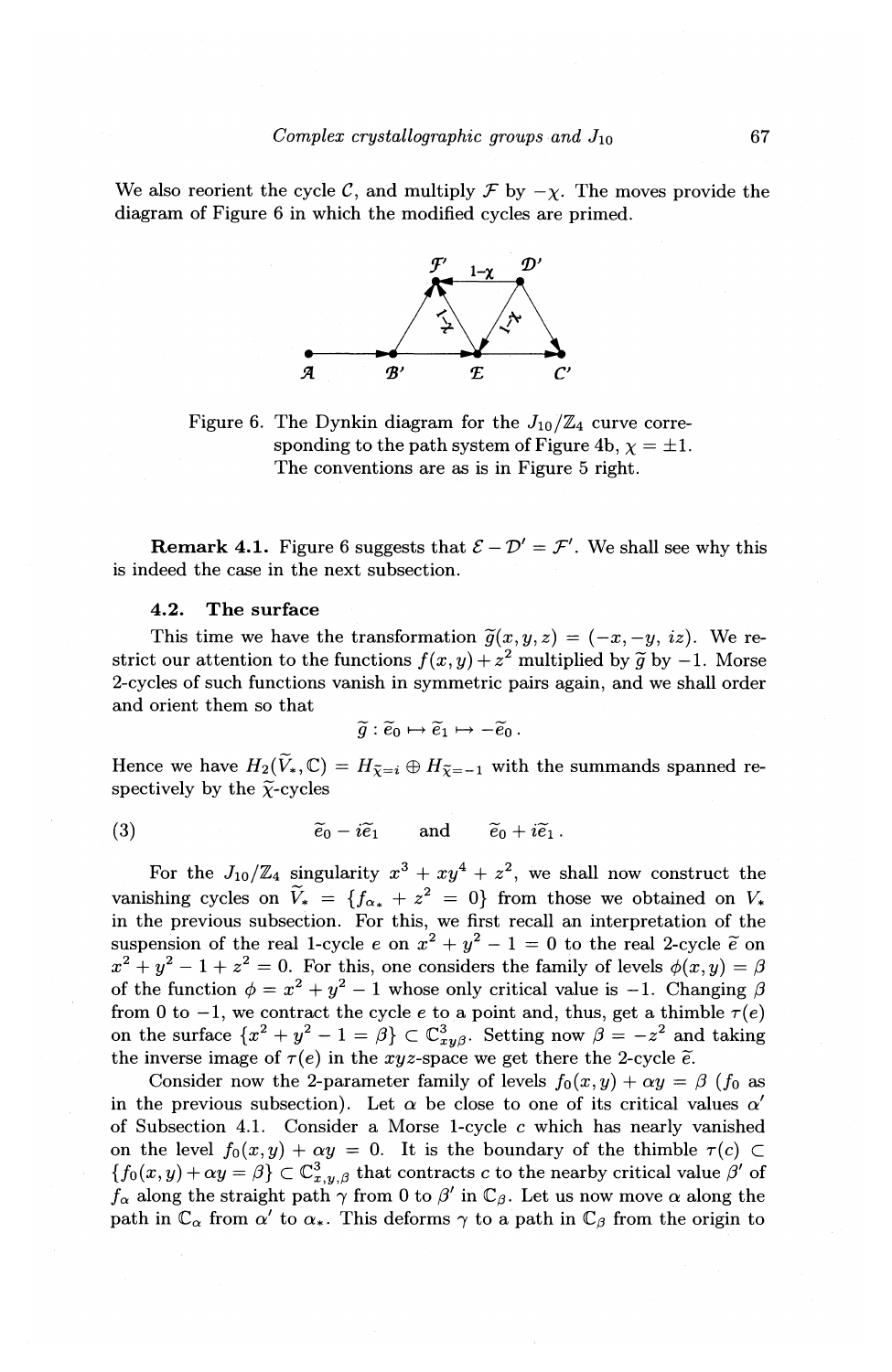#### 68 V. V. Goryunov and S. H. Man

the relevant critical value of  $f_{\alpha*}$ . Respectively the thimble  $\tau(c)$  becomes the thimble that contracts the cycle c (now brought to  $V_*$ ) along the new path. Setting  $\beta = -z^2$  doubles the new thimble and makes it into a 2-cycle in  $\tilde{V}_*$ .

Applying this procedure to each of our twelve 1-cycles, we obtain twelve 2-cycles in  $\widetilde{V}_{\alpha_{*}}$  defined by their equators in  $V_{\alpha_{*}}$  and by paths in  $\mathbb{C}_{\beta}$  leading from the origin to the critical values of  $f_{\alpha_{*}}$ . To make the calculations easier, we better have the paths without mutual- and self-intersections. However, two pairs of the paths must share the same final points as there are just ten critical values. And of course the paths corresponding to a pair of g-symmetric 1-cycles should be centrally symmetric in  $\mathbb{C}_\beta$ .



Figure 7. A path system in  $\mathbb{C}_{\beta}$  contracting the cycles on  $V_*$ to the critical points of the function  $f_{\alpha_*}$ .

A path system in  $\mathbb{C}_{\beta}$  corresponding to the path system of Figure 4a and satisfying all these conditions is shown in Figure 7. To orient the resulting 2-cycles, we first orient the inverse images in  $\mathbb{C}_z$  of the paths in  $\mathbb{C}_\beta$ . The z-paths corresponding to the  $\mathcal{X}_0$  will be oriented at the origin by the tangent vectors with the positive real parts, and those for the  $\mathcal{X}_1$  by the vectors with the positive imaginary parts. We orient the 2-cycle  $\widetilde{\mathcal{X}}_j$  along its equator  $\mathcal{X}_j$ by the orientation of  $\mathcal{X}_j$  followed by the chosen orientation  $z_{\mathcal{X}_j}$  of the z-path. Then

$$
\langle \widetilde{a}, \widetilde{b} \rangle = -\langle a,b \rangle \cdot sgn(z_a,z_b)
$$

if the two cycles meet only at the equators.

The result of the construction is the Dynkin diagram on the left in Figure 8.

The only intersection numbers in Figure 8 which still need explanation are the  $\langle \tilde{D}_j, \tilde{E}_j \rangle$  since the cycles meet not just at the equators but at the poles too. To obtain these intersections, we notice that the path system of Figure 7 demonstrates that, in terms of the monodromy operators, the 1-cycles of the 2-variable case satisfy the relations

(4) 
$$
\mathcal{E}_j = h_{\mathcal{F}_j} h_{\mathcal{C}_j} h_{\mathcal{A}_j} h_{\mathcal{B}_j}(\mathcal{D}_j) = \mathcal{D}_j - \mathcal{B}_j + \mathcal{C}_j - \mathcal{F}_j.
$$

The fact that the sign of  $\mathcal{E}_j$  here is plus rather than minus can be easily checked by comparing appropriate intersection numbers. Relations (4), in particular,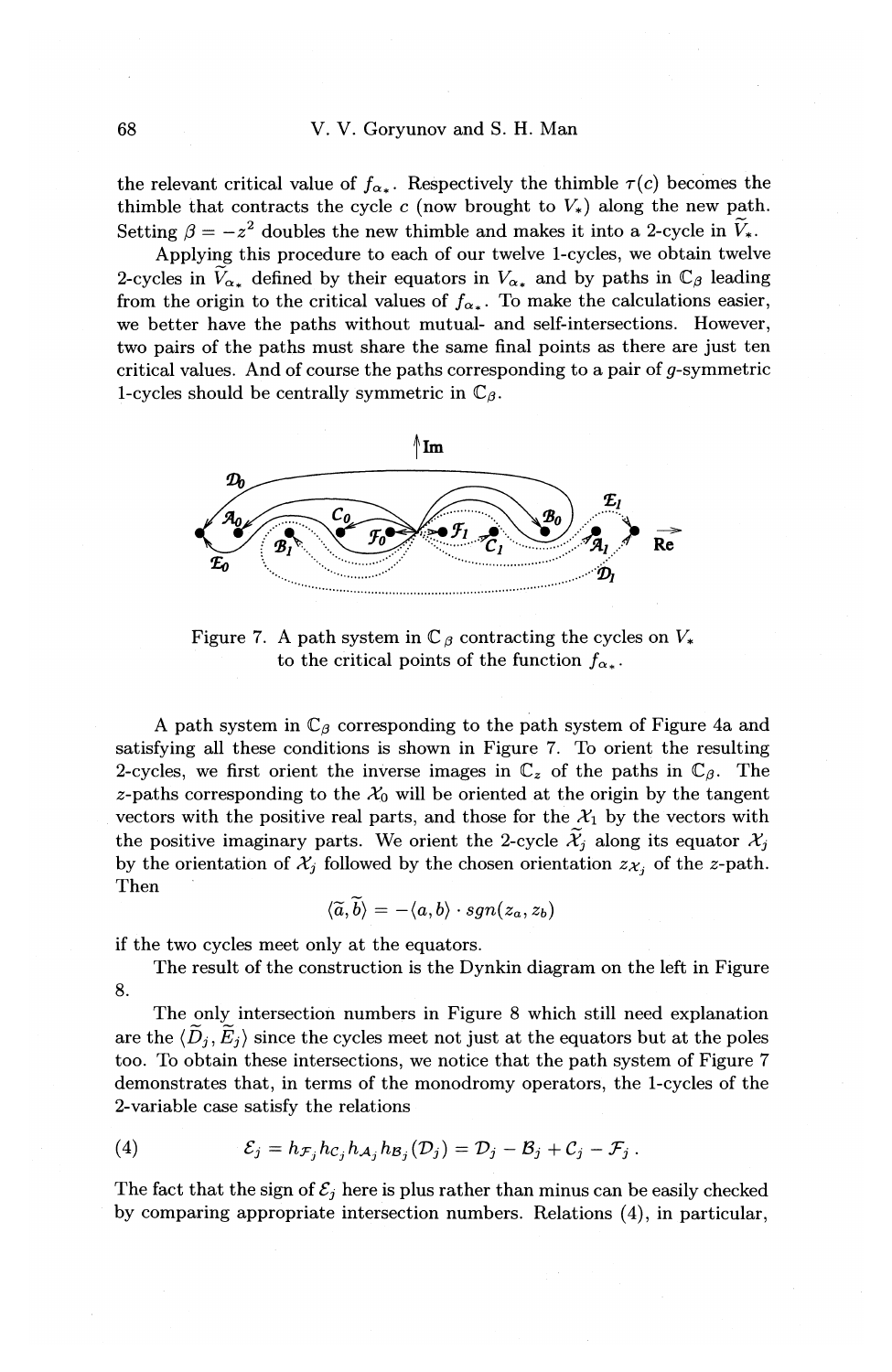*Complex crystallographic groups and J10* 



Figure 8. Folding the surface diagram to the intersection diagrams for the character subspaces  $H_{\tilde{\chi}=\pm i}$ . On the left: each cycle has the self-intersection  $-2$ , a simple (dashed) edge denotes the intersection number 1 (respectively  $-1$ ). On the right: the self-intersections are  $-4$ , the label on an edge is half the intersection number, marking 1 is omitted and marking  $-1$  is presented by a dashed edge.

imply the relation of Remark 4.1. Moreover, from the same figure, we see that the same relations, but with the tildes added everywhere, hold for the 2-cycles we are considering now (the sign choice on the left can be verified like before) . This gives us the numbers  $\langle \tilde{D}_j, \tilde{E}_j \rangle$ .

To get the Dynkin diagrams for the homology  $H_{\tilde{\chi}=\pm i}$ , we follow the settings of (3) and fold the 12-vertex diagram in two to the diagram on the right in Figure 8,  $\widetilde{\chi} = \pm i$ .

Switching to the path system of Figure 4b, that is applying appropriate Picard-Lefschetz operators

$$
\widetilde{h}_{\widetilde{\mathcal{X}}}:\widetilde{\mathcal{Y}}\mapsto\widetilde{\mathcal{Y}}+\langle\widetilde{\mathcal{Y}},\widetilde{\mathcal{X}}\rangle\widetilde{\mathcal{X}}/2\,,
$$

and introducing  $\tilde{\mathcal{F}}' = -\tilde{\chi}\tilde{\mathcal{F}}$  and  $\tilde{\mathcal{C}}' = -\tilde{\mathcal{C}}$  afterwards, we end up with the diagram of Figure 9. Bearing in mind the notational difference, we see that the result is exactly the  $J_{10}/\mathbb{Z}_4$  diagram of Figure 2,  $\widetilde{\chi} = \chi = \pm i$ . Relations (4) yield  $\widetilde{\mathcal{E}} - \widetilde{\mathcal{D}} = \widetilde{\mathcal{F}}'$ .

This finishes the construction.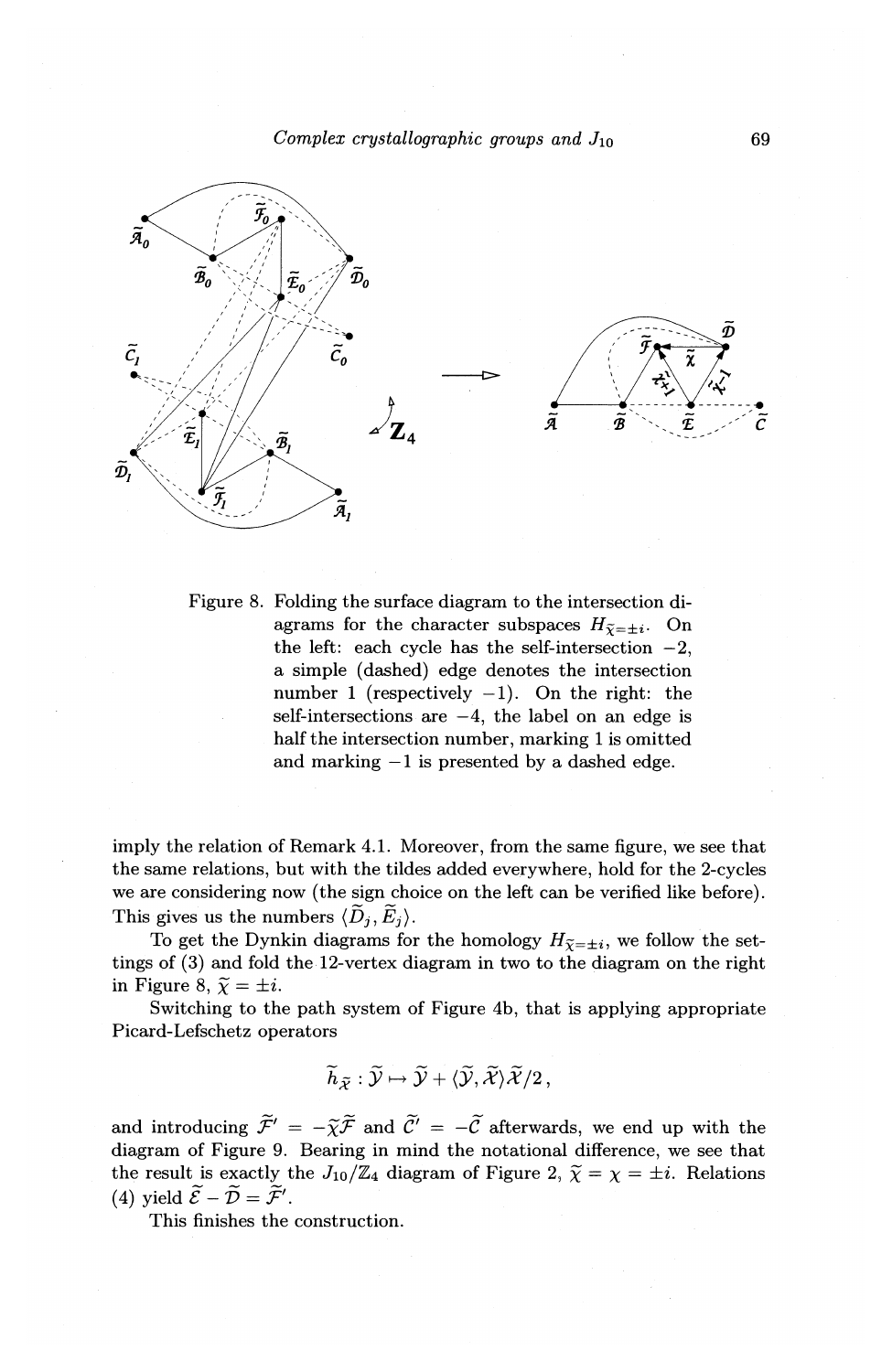

Figure 9. The Dynkin diagram for the  $J_{10}/\mathbb{Z}_4$  surface corresponding to the path system of Figure 4b,  $\tilde{\chi} = \pm i$ . The conventions are as in Figure 8 right.

Remark 4.2. As usual, one can order the paths of Figure 4 anticlockwise in the order they leave the base point. This provides the Dynkin diagrams of Figures 6 and 9 with a standard ordering of the vertices:  $AC'F'D'B'E$  and the same with the tildes.

## §5. An extra complex crystallographic group

This group came to our attention when the order of the Picard-Lefschetz operator corresponding to the central vertex of the  $J_{10}|\mathbb{Z}_3$  diagram in Figure 2 was mistakenly taken to be 3 in [11] and the constructions of Section 3 were applied to that diagram. The rank 2 group obtained turned out to be complex crystallographic, but not contained in Popov's classification tables in [12]. We describe it now. In the spirit of Popov's notations, the group will be denoted  $[G(6, 2, 2)]^*$ .

We start with the Shephard-Todd group  $G(3, 1, 2)$ . It acts on  $\mathbb{C}^2$ , equipped with the hermitian form  $|z_1|^2 + |z_2|^2$ , by multiplying either coordinate by  $\omega$ and by swapping  $z_1$  and  $z_2$ . Therefore, it is generated by the order 3 reflection  $r_1$  defined by the root  $u_1$  and by the order two reflection  $r_2$  corresponding to the root  $u_2 - u_1$  (the  $u_j$  are the unit coordinate vectors in  $\mathbb{C}^2$ ).

The group  $[G(6, 2, 2)]^*$  is the result of the addition to  $G(3, 1, 2)$  of the affine reflection

$$
r_0:(z_1,z_2)\mapsto (-z_2,-z_1)+(1,1).
$$

The reflection has root  $u_1 + u_2$ . Therefore, the linear part of the new group is  $G(6, 2, 2)$  [13, 6, 10]. We shall see that the group itself is not a semi-direct product of its linear part and the translation lattice *T.* 

Let us find the maximal translation subgroup *T* of  $[G(6, 2, 2)]^*$ . For this, it will be more convenient to use the transformation

$$
R_0 = r_2r_0 : (z_1, z_2) \mapsto (-z_1, -z_2) + (1, 1).
$$

instead of  $r_0$ . Since  $R_0$  is of order 2, any element of  $[G(6, 2, 2)]^*$  is of the form

$$
\phi = a_s R_0 a_{s-1} R_0 \dots R_0 a_2 R_0 a_1 , \qquad a_1, \dots, a_s \in G(3,1,2) ,
$$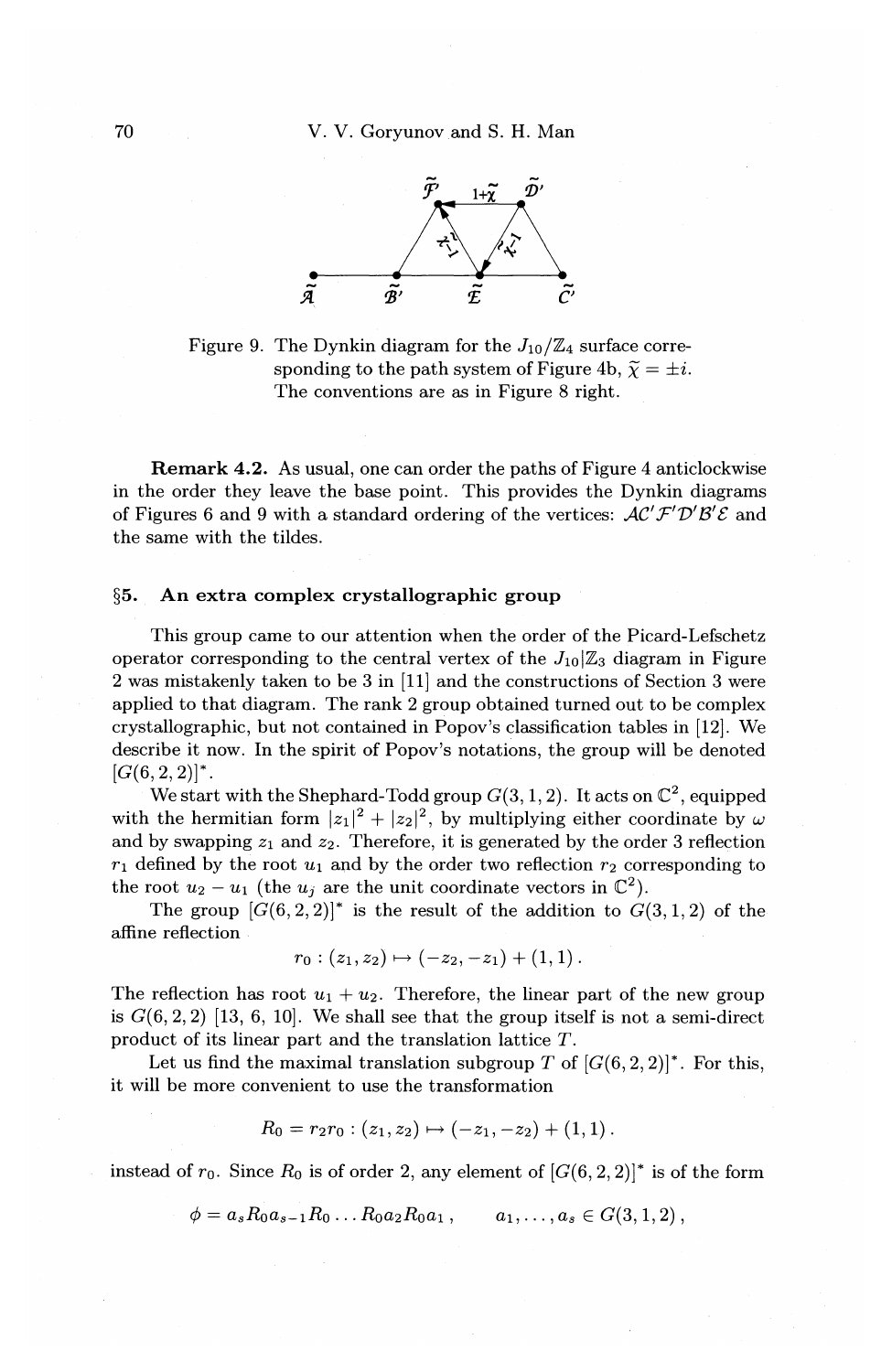where  $a_s$  and  $a_1$  may be the identity. The linear part of  $\phi$  is  $(-1)^{s-1}a_s \dots a_1$ . Since  $-id \notin G(3, 1, 2)$ , for  $\phi$  to be a translation we need  $s = 2k + 1$  and  $a_{2k+1} = (a_{2k} \ldots a_1)^{-1}$ . Setting  $b_j = a_j a_{j-1} \ldots a_1$  so that  $a_j = b_j b_{j-1}^{-1}$ , we get

$$
\phi = (b_{2k+1}^{-1} R_0 b_{2k+1} b_{2k}^{-1} R_0 b_{2k}) (b_{2k-1}^{-1} R_0 b_{2k-1} b_{2k-2}^{-1} R_0 b_{2k-2}) \dots (b_2^{-1} R_0 b_2 b_1^{-1} R_0 b_1).
$$

Hence the lattice  $T$  is spanned by the translations of the form  $b_2^{-1}R_0b_2b_1^{-1}R_0b_1$ ,  $b_1, b_2 \in G(3, 1, 2)$ . These are translations by the vectors

$$
b_2^{-1}R_0b_2b_1^{-1}R_0b_1(0) = b_2^{-1}(t) - b_1^{-1}(t), \qquad t = u_1 + u_2.
$$

Since the  $G(3, 1, 2)$ -orbit of the vector  $t = (1, 1)$  consists of the nine vectors whose coordinates are 1,  $\omega$  and  $\overline{\omega}$ , this gives

(5) 
$$
T = (1 - \omega) \mathbb{Z}[u_1, \omega u_1, u_2, \omega u_2].
$$

Let us check that  $[G(6, 2, 2)]^*$  has a compact fundamental domain. First of all we notice that the semi-direct product  $W$  of  $G(3,1,2)$  with the lattice *T* of (5) is a realisation of the crystallographic group  $[G(3, 1, 2)]_1$  of [12]. On the other hand, let W' be a similar realisation of  $[G(3,1,2)]_1$ , but with the finer lattice  $\mathbb{Z}[u_1, \omega u_1, u_2, \omega u_2]$ . Denote by W'' the group generated by W' and *-id.* Since

$$
W\subset \left[G(6,2,2)\right]^{*}\subset W''
$$

and the two groups on the sides have compact fundamental domains, the same holds for the group in the middle.

### References

- [ **1]** V.I. Arnold, Critical points of smooth functions, and their normal forms, Russian Math. Surveys, **30** (1975), 1-75.
- [ 2] V.I. Arnold, Critical points of functions on a manifold with boundary, the simple Lie groups  $B_k$ ,  $C_k$  and  $F_4$ , and singularities of evolutes, Russian Math. Surveys, **33** (1978), 99-116.
- [3] V. I. Arnold, S. M. Gusein-Zade and A. N. Varchenko, Singularities of Differentiable maps. Vol. I, Monographs in Mathematics, 82, Birkhäuser, Boston, 1985.
- [ 4] V. I. Arnold, V. V. Goryunov, 0. V. Lyashko and V. A. Vassiliev, Singularities I. Local and global theory, Encyclopaedia of Mathematical Sciences, **6,** Dynamical Systems VI, Springer Verlag, Berlin a.o., 1993.
- [ 5] C. E. Baines, Topics in functions with symmetry, PhD thesis, University of Liverpool, 2000.
- [ 6] A. M. Cohen, Finite complex reflection groups, Annales Scientifiques de **l'** Ecole Normale Superieure, **4** (1976), 379-436.